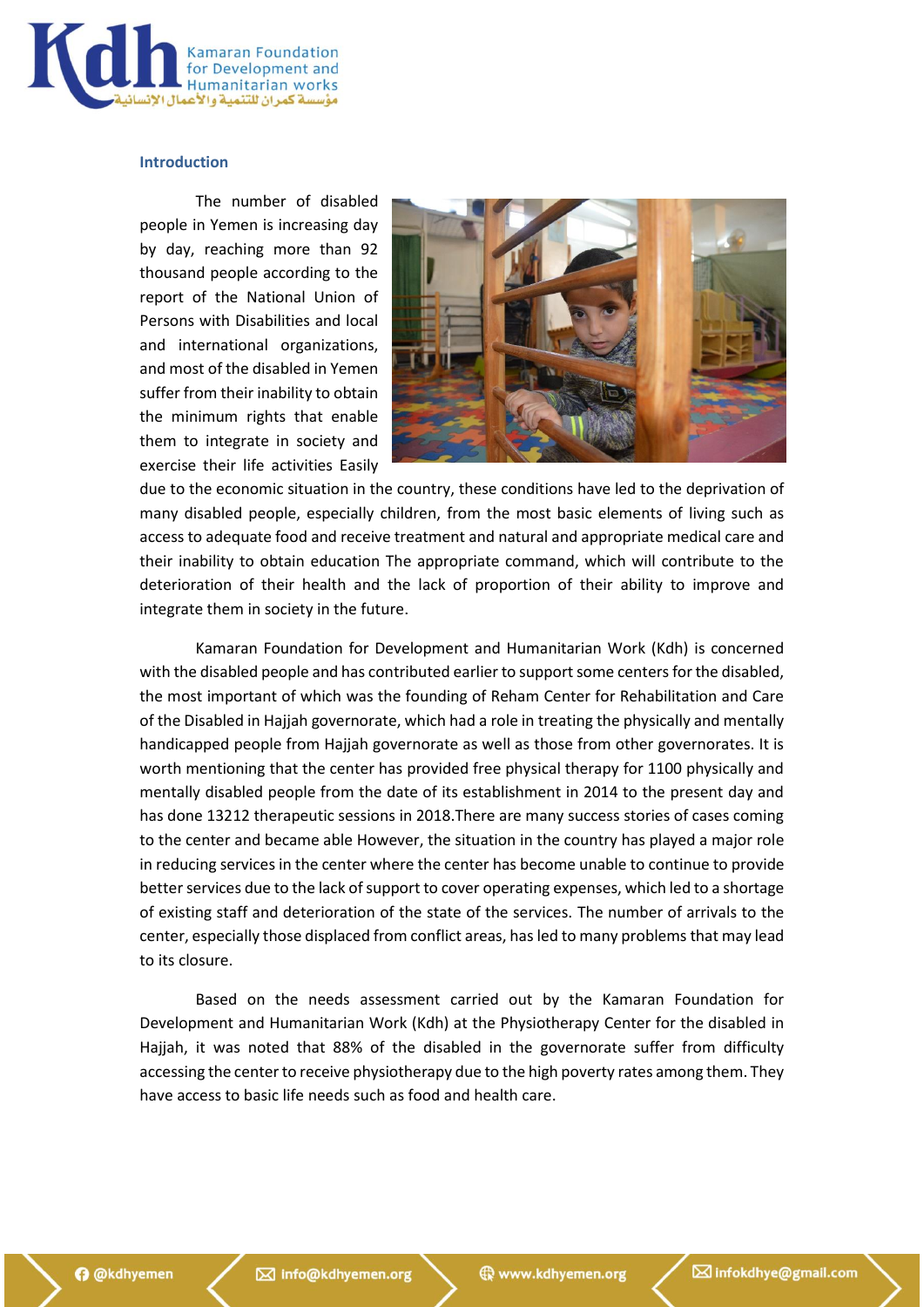

# **Project Objective:**

This project aims to help physically and mentally disabled children in Hajjah governorate to obtain physiotherapy by providing basic needs that will enable them to receive physical therapy for six months without hindrance and to ensure that they have access to continuous physical therapy without interruption.

In addition to reducing the burden on the family of the physically and mentally disabled child and creating a stable situation through food for them as well as the costs of receiving physical therapy, which will contribute to ensure the continuity of the disabled receive physical therapy sessions, which will contribute to the improvement of their health.

#### **Project Description:**

This project will work to solve the problem of the inability of the physically and mentally disabled child to obtain physiotherapy for six months, which is the average period that the child should receive to receive physical therapy. High recovery rate and ability to integrate it into society will enable it to be an essential nucleus in building society.



The project will focus on providing the basic needs of the physically and mentally disabled that hinder him from continuing physical therapy, namely:

- Creating a supply ration for the disabled and his family.
- Access of the disabled to the center of physical therapy.
- Cover the costs of physiotherapy.

These needs are the main reason why people with disabilities are unable to continue physiotherapy.

- Provide a monthly food basket for the disabled child and his family for six months.

 - Providing transportation fees to the physiotherapy center for the disabled child and his family for six months.

- Providing fees for receiving physical therapy sessions for the disabled child for six months.